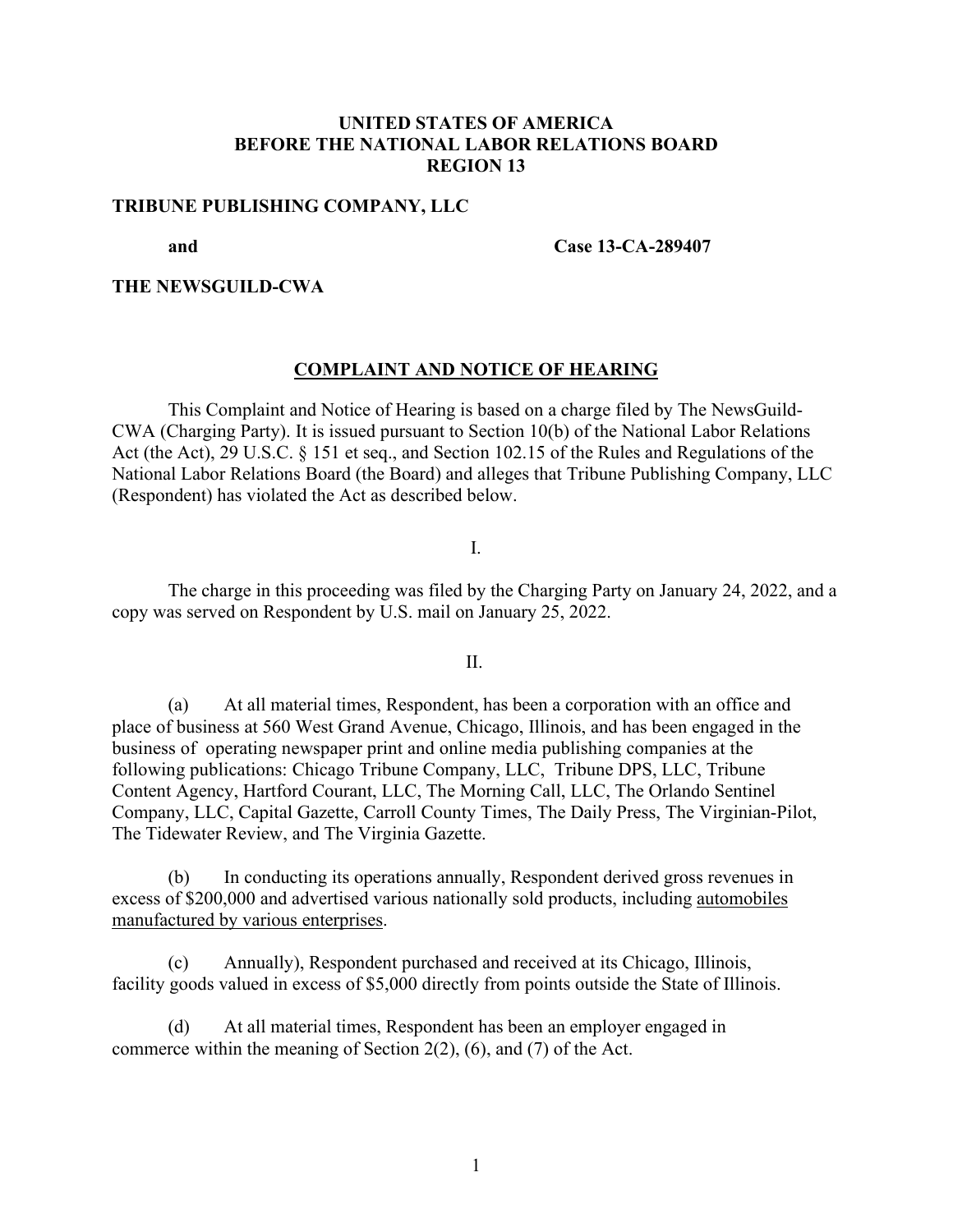III.

At all material times, the Charging Party has been a labor organization within themeaning of Section 2(5) of the Act.

## IV.

At all material times, the following individuals held the positions set forth opposite their respective names and have been supervisors of Respondent within the meaning of Section 2(11)of the Act and agents of Respondent within the meaning of Section 2(13) of the Act:

Marshall Anstandig Senior Vice President

V.

(a) The following employees of Respondent, herein called the Unit, constitute a unit appropriate for the purposes of collective bargaining within the meaning of Section 9(b) of the Act:

All full-time, regular part-time Newsroom employees employed by the Tribune Publishing Company, LLC at the following publications: Chicago Tribune Company, LLC, Tribune DPS, LLC, Tribune Content Agency, Hartford Courant, LLC, The Morning Call, LLC, The Orlando Sentinel Company, LLC, Capital Gazette, Carroll County Times, The Daily Press, The Virginian-Pilot, The Tidewater Review, and The Virginia Gazette; excluding all other employees, office clerical employees, confidential employees, professional employees, guards, and supervisors as defined in the Act.

(b) From about May 16, 2018, to about September 4, 2020, a majority of the Unit designated the Union as their exclusive collective-bargaining representative.

(c) At all times since September 4, 2020, based on Section  $9(a)$  of the Act, the Union has been the exclusive collective-bargaining representative of the Unit.

#### VI.

(a) About October 4, 2021, Respondent implemented new healthcare benefits without first giving notice to and bargaining with the Union.

(b) The subject set forth above in paragraph VI(a) relates to wages, hours, and other terms and conditions of employment of the Unit and are mandatory subjects for the purposes of collective bargaining.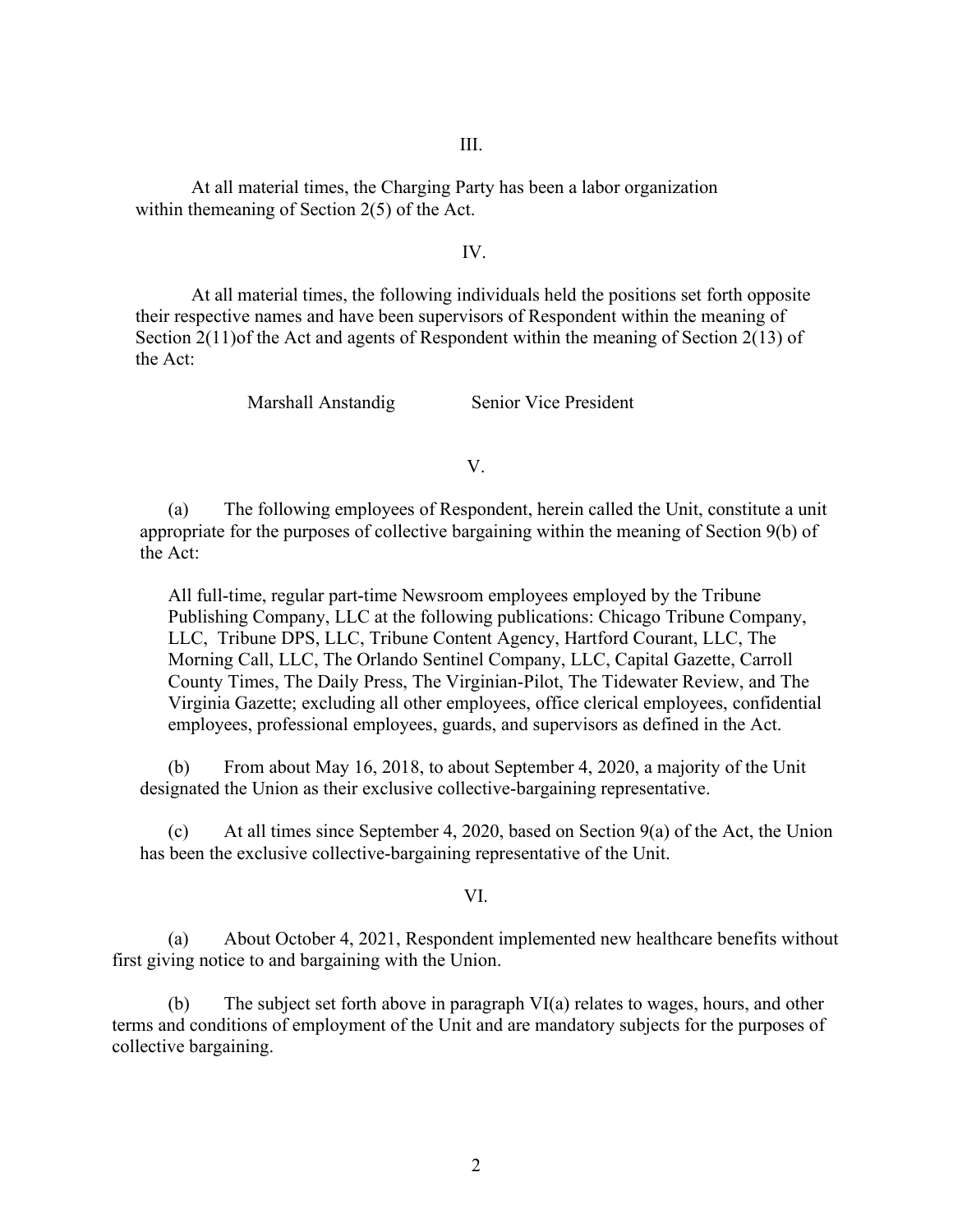(c) Respondent engaged in the conduct described above in paragraphs  $VI(a) - (b)$ without prior notice to Charging Party and without affording Charging Party an opportunity to bargain with Respondent with respect to this conduct and the effects of this conduct.

## VII.

By the conduct described above in paragraph VI, Respondent has been failing and refusing to bargain collectively and in good faith with the exclusive collective-bargaining representative of its employees in violation of Section 8(a)(1) and (5) of the Act.

#### VIII.

The unfair labor practices of Respondent described above affect commerce within the meaning of Section 2(6) and (7) of the Act.

**WHEREFORE**, as part of the remedy for Respondent's unfair labor practices alleged above, the General Counsel seeks an Order requiring Respondent (1) rescind the changes to the healthcare benefts; (2) make whole employees for the additional costs incurred due to the changes to healthcare benefits; and (3) to e-mail the Notice in English to all Unit employees. The General Counsel further seeks all other relief as may be just and proper to remedy the unfair labor practices alleged.

## **ANSWER REQUIREMENT**

Respondent is notified that, pursuant to Sections 102.20 and 102.21 of the Board's Rules and Regulations, it must file an answer to the complaint. The answer must be **received by this office on or before June 21, 2022, or postmarked on or before June 18, 2022.** Respondent also must serve a copy of the answer on each of the other parties.

The answer must be filed electronically through the Agency's website. To file electronically, go to www.nlrb.gov, click on **E-File Documents**, enter the NLRB Case Number, and follow the detailed instructions. Responsibility for the receipt and usability of the answer rests exclusively upon the sender. Unless notification on the Agency's website informs users that the Agency's E-Filing system is officially determined to be in technical failure because it is unable to receive documents for a continuous period of more than 2 hours after 12:00 noon (Eastern Time) on the due date for filing, a failure to timely file the answer will not be excused on the basis that the transmission could not be accomplished because the Agency's website was off-line or unavailable for some other reason. The Board's Rules and Regulations require that an answer be signed by counsel or non-attorney representative for represented parties or by the party if not represented. See Section 102.21. If the answer being filed electronically is a pdf document containing the required signature, no paper copies of the answer need to be transmitted to the Regional Office. However, if the electronic version of an answer to a complaint is not a pdf file containing the required signature, then the E-filing rules require that such answer containing the required signature continue to be submitted to the Regional Office by traditional means within three (3) business days after the date of electronic filing. Service of the answer on each of the other parties must still be accomplished by means allowed under the Board's Rules and Regulations. The answer may not be filed by facsimile transmission. If no answer is filed, or if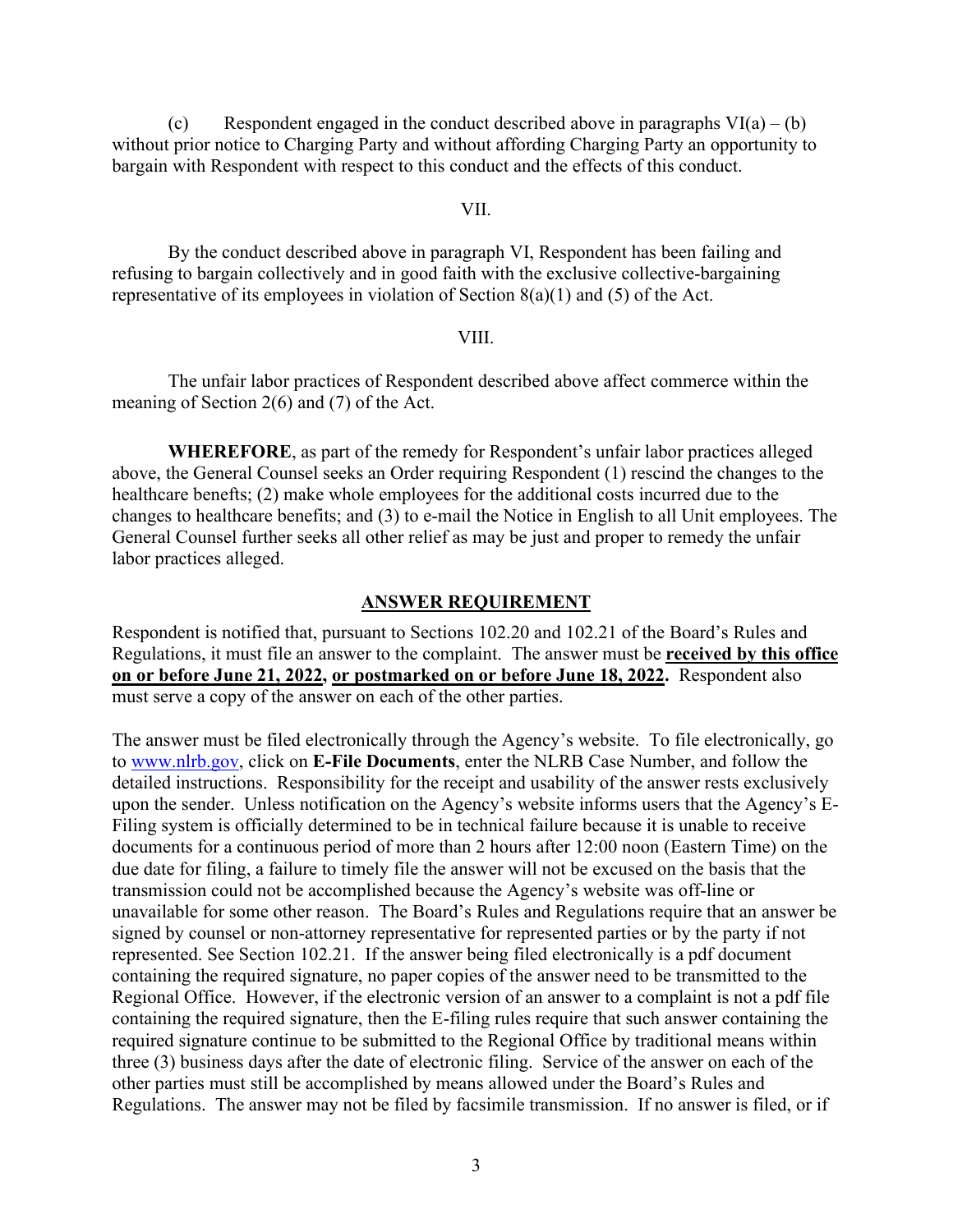an answer is filed untimely, the Board may find, pursuant to a Motion for Default Judgment, that the allegations in the complaint are true.

## **NOTICE OF HEARING**

PLEASE TAKE NOTICE THAT on **September 6, 2022, at 10:00 a.m., at 219 South Dearborn Street, Suite 808, Chicago, Illinois 60604**, and on consecutive days thereafter until concluded, a hearing will be conducted before an administrative law judge of the National Labor Relations Board. At the hearing, Respondent and any other party to this proceeding have the right to appear and present testimony regarding the allegations in this complaint. The procedures to be followed at the hearing are described in the attached Form NLRB-4668. The procedure to request a postponement of the hearing is described in the attached Form NLRB-4338.

Dated: June 6, 2022

*/s/ Timothy L. Watson*

Timothy L. Watson Regional Director National Labor Relations Board Region 13 Dirksen Federal Building 219 South Dearborn Street, Suite 808 Chicago, IL 60604-2027

Attachments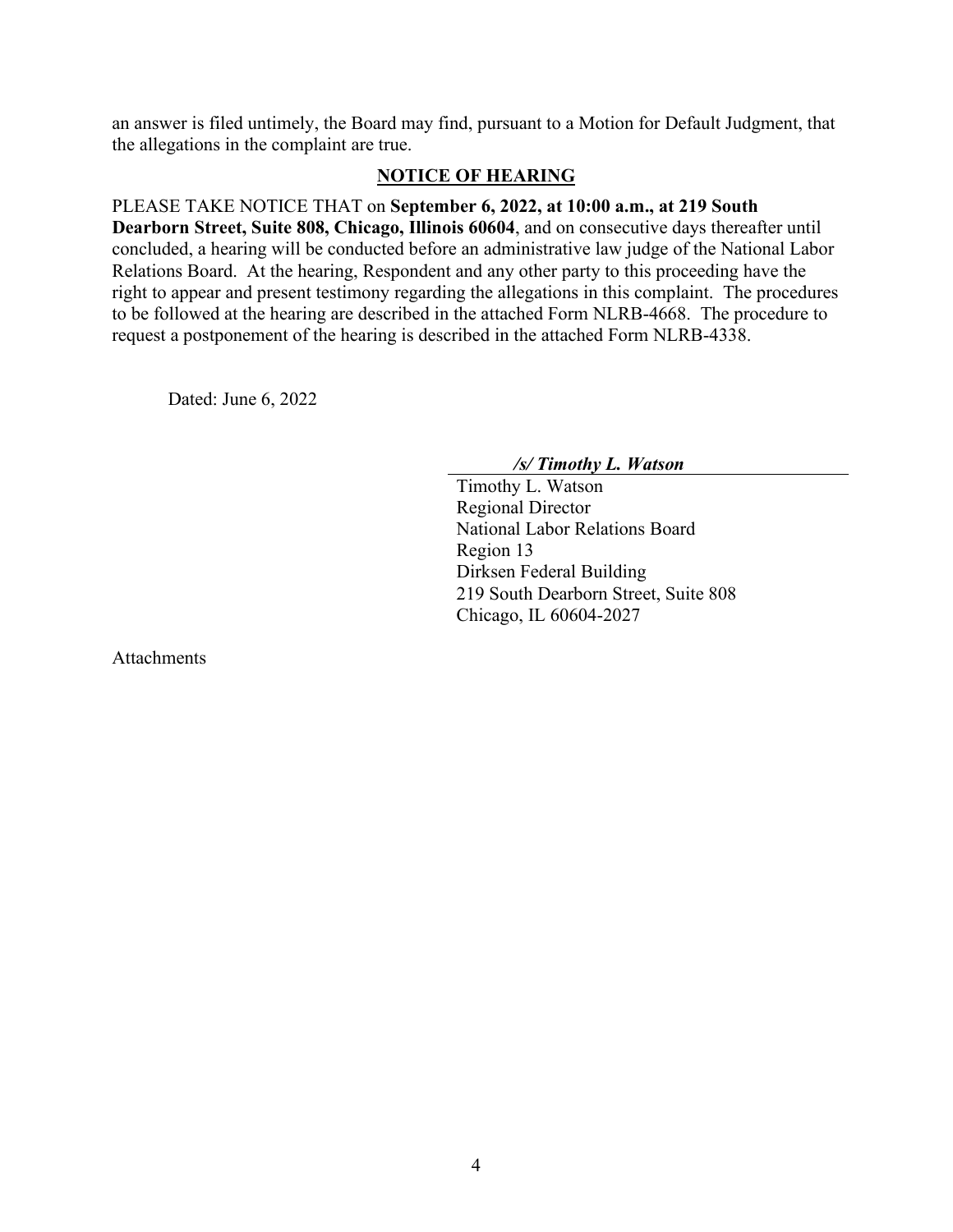#### **UNITED STATES GOVERNMENT NATIONAL LABOR RELATIONS BOARD NOTICE**

## Case 13-CA-289407

The issuance of the notice of formal hearing in this case does not mean that the matter cannot be disposed of by agreement of the parties. On the contrary, it is the policy of this office to encourage voluntary adjustments. The examiner or attorney assigned to the case will be pleased to receive and to act promptly upon your suggestions or comments to this end.

An agreement between the parties, approved by the Regional Director, would serve to cancel the hearing. However, unless otherwise specifically ordered, the hearing will be held at the date, hour, and place indicated. Postponements *will not be granted* unless good and sufficient grounds are shown *and* the following requirements are met:

- (1) The request must be in writing. An original and two copies must be filed with the Regional Director when appropriate under 29 CFR 102.16(a) or with the Division of Judges when appropriate under 29 CFR 102.16(b).
- (2) Grounds must be set forth in *detail*;
- (3) Alternative dates for any rescheduled hearing must be given;
- (4) The positions of all other parties must be ascertained in advance by the requesting party and set forth in the request; and
- (5) Copies must be simultaneously served on all other parties (listed below), and that fact must be noted on the request.

Except under the most extreme conditions, no request for postponement will be granted during the three days immediately preceding the date of hearing.

Marshall Anstandig 560 West Grand Avenue Chicago, IL 60654 manstandig@medianewsgroup.com

James D. Thomas Jackson Lewis, P.C. 150 N Michigan Ave Ste 2500 Chicago, IL 60601-7619 james.thomas@jacksonlewis.com

The Virginian-Pilot P.O. Box 449 Norfolk, VA 23501

Michael Melick , Esq. Barr & Camens 1025 Connecticut Avenue, N.W., Suite 1000 Washington, DC 20036 mmelick@barrcamens.com

Hartford Courant PO Box 569 Hartford, CT 06141

Daily Press P.O. Box 2820 Norfolk, VA 23501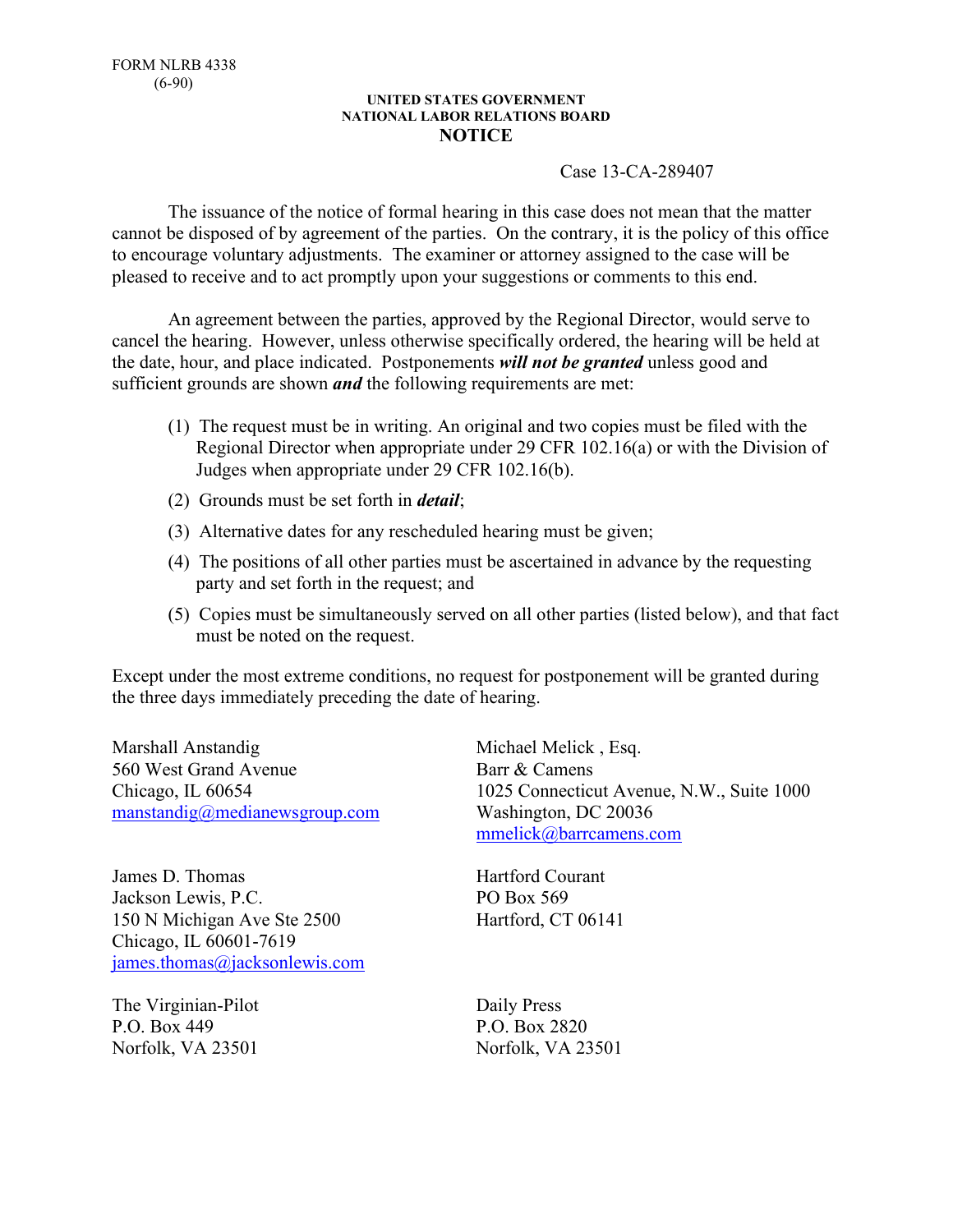Tribune Publishing Company, LLC d/b/a The Morning Call 101 North Sixth Street Allentown, PA 18101

Tribune Publishing Company, LLC d/b/a Capital Gazette 888 Bestgate Rd Suite 104 Annapolis, MD 21401

Tribune Publishing Company, LLC d/b/a The Tidewater Review 425 12th Street West Point, VA 23181

Tribune Publishing Company, LLC d/b/a Chicago Tribune 160 N Stetson Ave Chicago, IL 60601

The NewsGuild-CWA 501 3rd St NW 6th Floor Washington, DC 20001 Tribune Publishing Company, LLC d/b/a The Orlando Sentinel Company 633 North Orange Ave Orlando, FL 32801

Tribune Publishing Company, LLC d/b/a Carroll County Times 115 Airport Drive #170 Westminster, MD 21157

Tribune Publishing Company, LLC d/b/a The Virginia Gazette 1430 High Street #504 Williamsburg, VA 23185

Chicago Tribune 777 West Chicago Avenue Chicago, IL 60654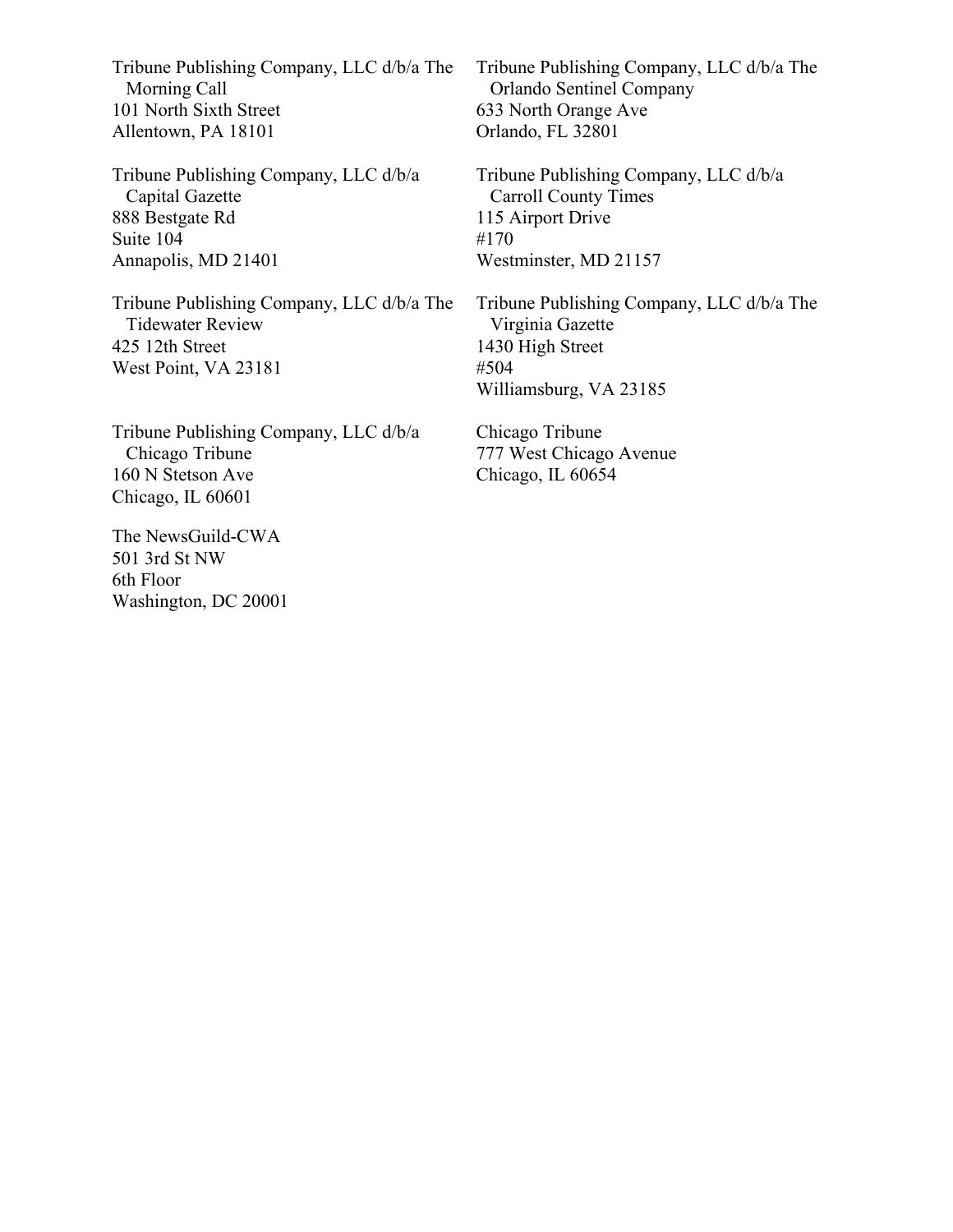# **Procedures in NLRB Unfair Labor Practice Hearings**

The attached complaint has scheduled a hearing that will be conducted by an administrative law judge (ALJ) of the National Labor Relations Board who will be an independent, impartial finder of facts and applicable law. **You may be represented at this hearing by an attorney or other representative**. If you are not currently represented by an attorney, and wish to have one represent you at the hearing, you should make such arrangements as soon as possible. A more complete description of the hearing process and the ALJ's role may be found at Sections 102.34, 102.35, and 102.45 of the Board's Rules and Regulations. The Board's Rules and regulations are available at the following link: www.nlrb.gov/sites/default/files/attachments/basic-page/node-1717/rules\_and\_regs\_part\_102.pdf.

The NLRB allows you to file certain documents electronically and you are encouraged to do so because it ensures that your government resources are used efficiently. To e-file go to the NLRB's website at www.nlrb.gov, click on "e-file documents," enter the 10-digit case number on the complaint (the first number if there is more than one), and follow the prompts. You will receive a confirmation number and an e-mail notification that the documents were successfully filed.

**Although this matter is set for trial, this does not mean that this matter cannot be resolved through a settlement agreement**. The NLRB recognizes that adjustments or settlements consistent with the policies of the National Labor Relations Act reduce government expenditures and promote amity in labor relations and encourages the parties to engage in settlement efforts.

# I. **BEFORE THE HEARING**

The rules pertaining to the Board's pre-hearing procedures, including rules concerning filing an answer, requesting a postponement, filing other motions, and obtaining subpoenas to compel the attendance of witnesses and production of documents from other parties, may be found at Sections 102.20 through 102.32 of the Board's Rules and Regulations. In addition, you should be aware of the following:

- **Special Needs:** If you or any of the witnesses you wish to have testify at the hearing have special needs and require auxiliary aids to participate in the hearing, you should notify the Regional Director as soon as possible and request the necessary assistance.Assistance will be provided to persons who have handicaps falling within the provisions of Section 504 of the Rehabilitation Act of 1973, as amended, and 29 C.F.R. 100.603.
- **Pre-hearing Conference:** One or more weeks before the hearing, the ALJ may conduct a telephonic prehearing conference with the parties. During the conference, the ALJ will explore whether the case may be settled, discuss the issues to be litigated and any logistical issues related to the hearing, and attempt to resolve or narrow outstanding issues, such as disputes relating to subpoenaed witnesses and documents. This conference is usually not recorded, but during the hearing the ALJ or the parties sometimes refer to discussions at the pre-hearing conference. You do not have to wait until the prehearing conference to meet with the other parties to discuss settling this case or any other issues.

# II. **DURING THE HEARING**

The rules pertaining to the Board's hearing procedures are found at Sections 102.34 through 102.43 of the Board's Rules and Regulations. Please note in particular the following:

- **Witnesses and Evidence**: At the hearing, you will have the right to call, examine, and cross-examine witnesses and to introduce into the record documents and other evidence.
- **Exhibits: Each exhibit offered in evidence must be provided in duplicate to the court reporter and a copy of each of each exhibit should be supplied to the ALJ and each party when the exhibit is offered**